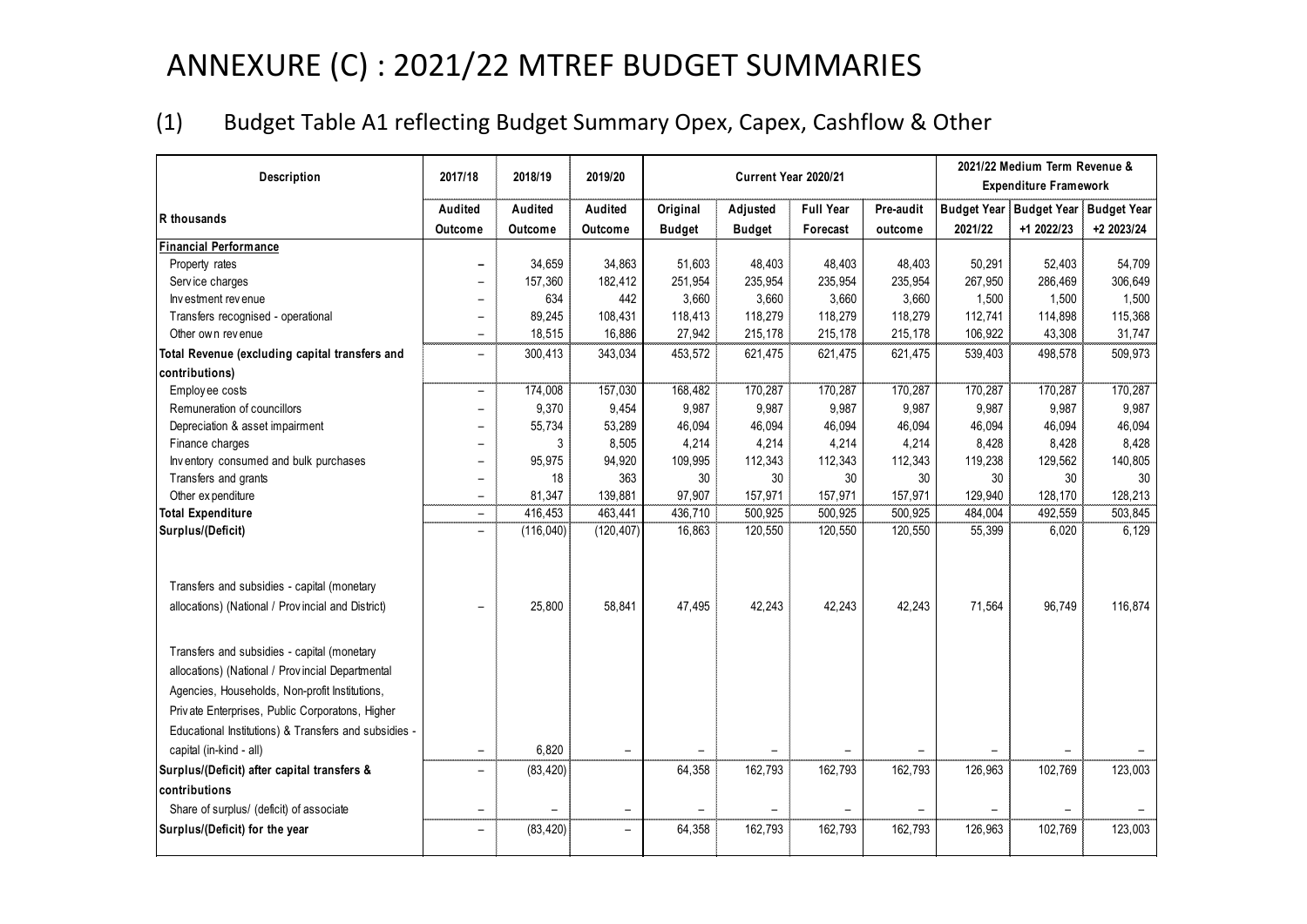| Capital expenditure & funds sources      |                              |                          |                          |                          |                          |                          |                          |               |               |               |
|------------------------------------------|------------------------------|--------------------------|--------------------------|--------------------------|--------------------------|--------------------------|--------------------------|---------------|---------------|---------------|
| Capital expenditure                      |                              | (123)                    | 52                       | 59,820                   | 54,651                   | 54,651                   | 54,651                   | 86,898        | 130,104       | 122,820       |
| Transfers recognised - capital           |                              | (123)                    | 52                       | 53,470                   | 48,218                   | 48,218                   | 48,218                   | 70,196        | 80,599        | 103,169       |
| Borrow ing                               |                              |                          | -                        |                          | $\overline{\phantom{a}}$ |                          | $\overline{\phantom{0}}$ | 14,860        | 400           | 850           |
| Internally generated funds               |                              |                          | -                        | 6,350                    | 5.901                    | 5,901                    | 5.901                    | 1.843         | 49.106        | 18,801        |
| Total sources of capital funds           |                              | (123)                    | 52                       | 59,820                   | 54,119                   | 54,119                   | 54,119                   | 86,898        | 130,104       | 122,820       |
| <b>Financial position</b>                |                              |                          |                          |                          |                          |                          |                          |               |               |               |
| Total current assets                     | -                            | 90,918                   | 61,701                   | 538,032                  | 738,752                  | 677,507                  | 677,507                  | 105.229       | 36,263        | 14,959        |
| Total non current assets                 | $\overline{\phantom{0}}$     | 1,162,542                | 1,159,300                | 1.195.982                | 1.180.842                | $\overline{\phantom{m}}$ | $\overline{\phantom{a}}$ | 1,234,148     | 1.277.353     | 1,270,069     |
| Total current liabilities                | $\overline{\phantom{0}}$     | 273,826                  | 286,495                  | 146,450                  | 146,450                  | 10,348                   | 10,348                   | 201,244       | 203,014       | 202,971       |
| Total non current liabilities            | -                            | 52,534                   | 62,443                   | 45,003                   | 45,003                   | $\overline{\phantom{a}}$ | $\overline{\phantom{a}}$ | 76.754        | 76,754        | 76,754        |
| Community wealth/Equity                  | $\overline{\phantom{a}}$     | 926,667                  | 864,925                  | 1,542,562                | 1,728,141                | 162,793                  | 162,793                  | 1,061,378     | 1,033,849     | 1,005,303     |
| Cash flows                               |                              |                          |                          |                          |                          |                          |                          |               |               |               |
| Net cash from (used) operating           | $\overline{\phantom{0}}$     | (70, 336)                | (67, 020)                | 822,576                  | 1,023,295                | $\overline{\phantom{0}}$ | $\overline{\phantom{m}}$ | 157.118       | 129.070       | 99,336        |
| Net cash from (used) investing           |                              |                          |                          | (59, 820)                | (59, 820)                |                          | $\overline{\phantom{0}}$ | (86, 898)     | (130, 104)    | (122, 820)    |
| Net cash from (used) financing           |                              |                          |                          |                          | 4,214                    |                          | $\overline{\phantom{0}}$ | 138           |               |               |
| Cash/cash equivalents at the year end    |                              | (70, 336)                | (67, 021)                | 762,756                  | 967,689                  |                          | $\equiv$                 | 72,636        | 71,602        | 48,118        |
| Cash backing/surplus reconciliation      |                              |                          |                          |                          |                          |                          |                          |               |               |               |
| Cash and investments available           | $\overline{\phantom{a}}$     | 22.837                   | 2.264                    | 463,288                  | 664.007                  | 664,007                  | 664,007                  | 73.525        | 3.510         | (18, 939)     |
| Application of cash and investments      | $\overline{\phantom{0}}$     | 218,223                  | 296,965                  | 66,484                   | 59,647                   | $\qquad \qquad -$        | $\overline{\phantom{a}}$ | 180,492       | 181,329       | 180,219       |
| Balance - surplus (shortfall)            | $\overline{\phantom{0}}$     | (195, 385)               | (294, 701)               | 396,804                  | 604,360                  | 664,007                  | 664,007                  | (106, 967)    | (177, 819)    | (199, 158)    |
| Asset management                         |                              |                          |                          |                          |                          |                          |                          |               |               |               |
| Asset register summary (WDV)             | $\qquad \qquad \blacksquare$ | 1,000,828                | 955,356                  | 1,195,982                | 1,180,842                | 1,180,842                | 1,180,842                | 1,088,808     | 1,132,014     | 1,124,730     |
| Depreciation                             | $\overline{\phantom{0}}$     | 55,734                   | 53,289                   | 46,094                   | 46,094                   | 46,094                   | 46,094                   | 46,094        | 46,094        | 46,094        |
| Renewal and Upgrading of Existing Assets | $\qquad \qquad \blacksquare$ | 15,290                   | $\overline{\phantom{a}}$ | 13,840                   | 17,807                   | 17,807                   | 17,807                   | 22,636        | 37,992        | 63,867        |
| Repairs and Maintenance                  | $\overline{\phantom{a}}$     | 2,201                    | 21,789                   | 28,254                   | 48,130                   | 48,130                   | 48,130                   | 27,146        | 27,146        | 27.146        |
| Free services                            |                              |                          |                          |                          |                          |                          |                          |               |               |               |
| Cost of Free Basic Services provided     | $\overline{\phantom{0}}$     | 15,834                   | 21,190                   | $\overline{\phantom{0}}$ | $\overline{\phantom{0}}$ |                          |                          |               |               |               |
| Revenue cost of free services provided   |                              | 992                      | 2,131                    |                          |                          |                          |                          |               |               |               |
| Households below minimum service level   |                              |                          |                          |                          |                          |                          |                          |               |               |               |
| Water:                                   | $\overline{\phantom{0}}$     | $\overline{\phantom{0}}$ | $\overline{\phantom{a}}$ | 517,271,039              | 517,271,039              | 517,271,039              | 498, 153, 268            | 498, 153, 268 | 498, 153, 268 | 498, 153, 268 |
| Sanitation/sew erage:                    |                              | $\overline{\phantom{0}}$ | $\overline{\phantom{0}}$ |                          |                          |                          |                          |               |               |               |
| Energy:                                  |                              |                          | $\overline{\phantom{0}}$ |                          |                          |                          |                          |               |               |               |
| Refuse:                                  |                              |                          |                          |                          |                          |                          |                          |               |               |               |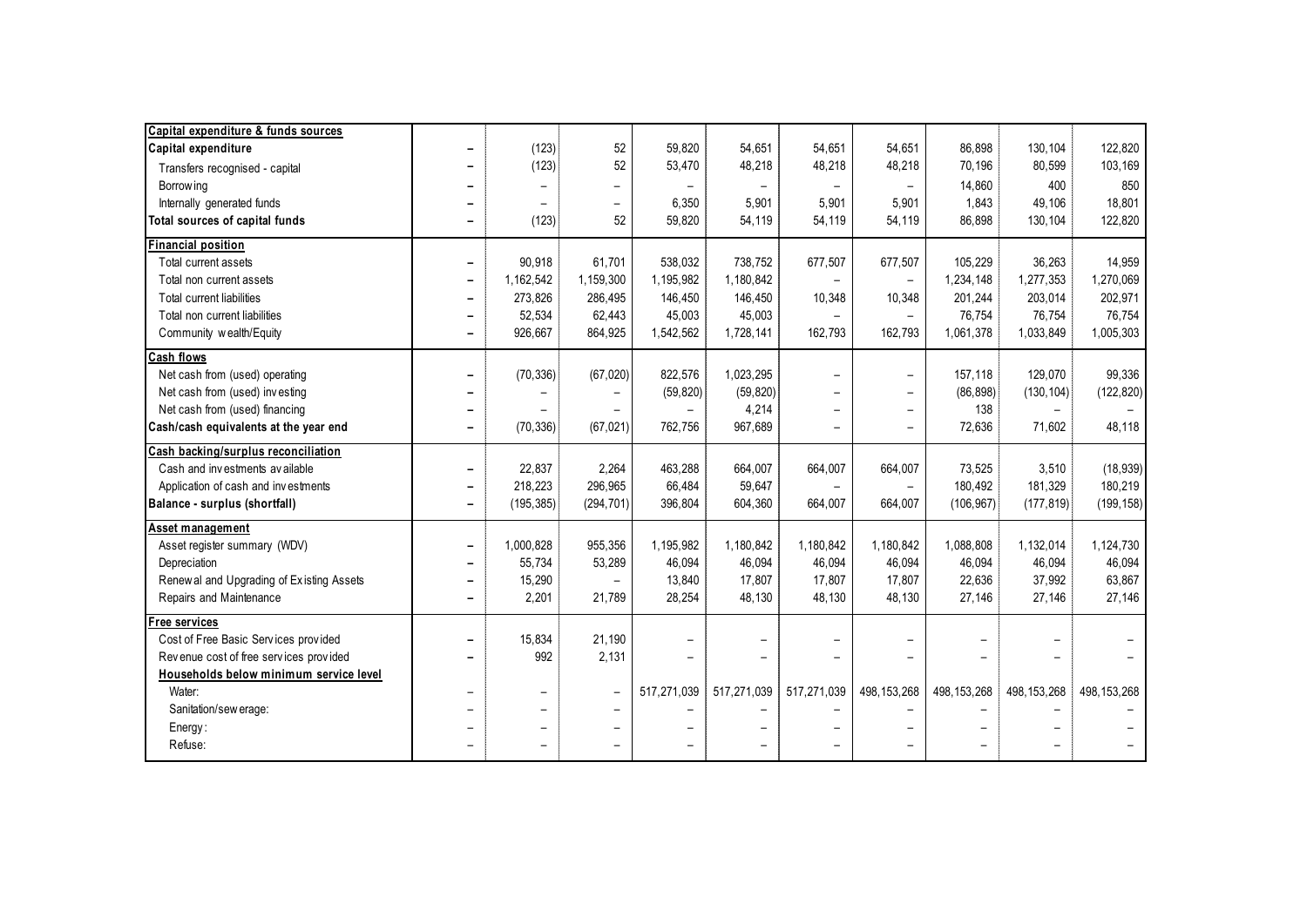### (2) Budget Table A5 reflecting Budgeted Capital Expenditure by Vote

| <b>Vote Description</b>                       | Ref            | 2017/18                  | 2018/19                  | 2019/20                  |                          |                          | Current Year 2020/21     |                          | 2021/22 Medium Term Revenue & Expenditure Framework |                                                        |         |  |  |  |
|-----------------------------------------------|----------------|--------------------------|--------------------------|--------------------------|--------------------------|--------------------------|--------------------------|--------------------------|-----------------------------------------------------|--------------------------------------------------------|---------|--|--|--|
|                                               |                | Audited                  | Audited                  | Audited                  | Original                 | Adjusted                 | <b>Full Year</b>         | Pre-audit                |                                                     | Budget Year +1<br>Budget Year +2<br><b>Budget Year</b> |         |  |  |  |
| R thousand                                    | $\overline{1}$ | Outcome                  | Outcome                  | Outcome                  | <b>Budget</b>            | <b>Budget</b>            | Forecast                 | outcome                  | 2021/22                                             | 2022/23                                                | 2023/24 |  |  |  |
| Capital expenditure - Vote                    |                |                          |                          |                          |                          |                          |                          |                          |                                                     |                                                        |         |  |  |  |
| Multi-year expenditure to be appropriated     | $\overline{2}$ |                          |                          |                          |                          |                          |                          |                          |                                                     |                                                        |         |  |  |  |
| Vote 9 - COUNCIL (30: CS)                     |                |                          |                          | $\equiv$                 | $\equiv$                 | $\overline{\phantom{a}}$ |                          |                          |                                                     |                                                        |         |  |  |  |
| Vote 10 - MUNICIPAL MANAGER (31: CS)          |                |                          |                          |                          | $\overline{\phantom{0}}$ | $\overline{\phantom{0}}$ |                          |                          |                                                     |                                                        |         |  |  |  |
| Vote 11 - CORPORATE SERVICES: ADMINISTRN (32  |                |                          |                          |                          |                          | $\overline{\phantom{a}}$ |                          |                          |                                                     |                                                        |         |  |  |  |
| Vote 12 - CORPORATE SERVICES: COMM SERV (3)   |                |                          |                          | $\overline{\phantom{0}}$ | $\overline{\phantom{0}}$ | $\qquad \qquad -$        |                          |                          |                                                     |                                                        |         |  |  |  |
| Vote 13 - CORPORATE SERVICES: PROTECTION (3)  |                |                          |                          |                          |                          | $\overline{\phantom{a}}$ |                          |                          |                                                     |                                                        |         |  |  |  |
| Vote 14 - FINANCIAL SERVICES (36: CS)         |                |                          |                          | $\overline{\phantom{0}}$ |                          | $\qquad \qquad -$        |                          |                          |                                                     |                                                        |         |  |  |  |
| Vote 15 - TECHNICAL SERVICES: ENGINEERING (38 |                |                          |                          | $\overline{\phantom{0}}$ | $\overline{\phantom{0}}$ | $\overline{\phantom{0}}$ |                          |                          |                                                     |                                                        |         |  |  |  |
| Vote 16 - TECHNICAL SERVICES: ELECTRICAL (39: |                |                          | $\overline{\phantom{a}}$ |                          | $\overline{\phantom{0}}$ | ÷,                       |                          |                          |                                                     |                                                        |         |  |  |  |
| Capital multi-year expenditure sub-total      | $\overline{7}$ | $\overline{\phantom{0}}$ | $\overline{\phantom{a}}$ | $\overline{\phantom{a}}$ | $\overline{\phantom{0}}$ | $\overline{\phantom{0}}$ | $\overline{\phantom{0}}$ | $\overline{\phantom{0}}$ | $\overline{\phantom{0}}$                            | $\overline{\phantom{0}}$                               |         |  |  |  |
| Single-year expenditure to be appropriated    | $\overline{2}$ |                          |                          |                          |                          |                          |                          |                          |                                                     |                                                        |         |  |  |  |
| Vote 9 - COUNCIL (30: CS)                     |                |                          | $\overline{\phantom{a}}$ | $\overline{\phantom{a}}$ | $\overline{\phantom{a}}$ | $\overline{\phantom{a}}$ | $\overline{\phantom{0}}$ | $\overline{\phantom{0}}$ | $\overline{\phantom{0}}$                            | 900                                                    | 450     |  |  |  |
| Vote 10 - MUNICIPAL MANAGER (31: CS)          |                |                          |                          | $\overline{\phantom{0}}$ | $\overline{\phantom{0}}$ | 12                       | 12                       |                          | 43                                                  | 625                                                    | 350     |  |  |  |
| Vote 11 - CORPORATE SERVICES: ADMINISTRN (32  |                |                          | $\overline{\phantom{a}}$ | $\overline{\phantom{a}}$ | 360                      | 160                      | 160                      | $\overline{\phantom{0}}$ | 850                                                 | 5,405                                                  | 2,485   |  |  |  |
| Vote 12 - CORPORATE SERVICES: COMM SERV (3)   |                |                          |                          | $\overline{\phantom{0}}$ | 4,060                    | 1,161                    | 1,161                    | ÷                        | 20,380                                              | 23,210                                                 | 11,618  |  |  |  |
| Vote 13 - CORPORATE SERVICES: PROTECTION (3)  |                |                          |                          | $\overline{\phantom{0}}$ | 410                      | 880                      | 880                      | $\overline{\phantom{0}}$ | $\overline{a}$                                      |                                                        |         |  |  |  |
| Vote 14 - FINANCIAL SERVICES (36: CS)         |                |                          |                          | $\overline{a}$           | 350                      | 550                      | 550                      |                          | 950                                                 | 1,100                                                  |         |  |  |  |
| Vote 15 - TECHNICAL SERVICES: ENGINEERING (38 |                |                          |                          | $\overline{\phantom{0}}$ | 53,111                   | 50,359                   | 50,359                   | $\overline{\phantom{0}}$ | 61,696                                              | 86,613                                                 | 47,951  |  |  |  |
| Vote 16 - TECHNICAL SERVICES: ELECTRICAL (39: |                | $\overline{\phantom{0}}$ |                          | $\overline{\phantom{0}}$ | 1,529                    | 1,529                    | 1,529                    | ÷                        | 2.980                                               | 12,252                                                 | 59,965  |  |  |  |
| Capital single-year expenditure sub-total     |                | $\overline{\phantom{a}}$ | $\overline{\phantom{a}}$ | $\overline{\phantom{a}}$ | 59,820                   | 54,651                   | 54,651                   | $\overline{\phantom{a}}$ | 86,898                                              | 130,104                                                | 122,820 |  |  |  |
| Total Capital Expenditure - Vote              |                | $\overline{\phantom{0}}$ | $\sim$                   | $\overline{\phantom{0}}$ | 59,820                   | 54,651                   | 54,651                   | $\equiv$                 | 86,898                                              | 130,104                                                | 122,820 |  |  |  |
| Capital Expenditure - Functional              |                |                          |                          |                          |                          |                          |                          |                          |                                                     |                                                        |         |  |  |  |
| Governance and administration                 |                | $\overline{a}$           | $\overline{\phantom{0}}$ | $\overline{\phantom{0}}$ | 710                      | 722                      | 722                      | 722                      | 1,843                                               | 4,870                                                  | 1,565   |  |  |  |
| Executive and council                         |                |                          |                          | ÷                        | $\equiv$                 | 12                       | 12                       | 12                       |                                                     | 1,015                                                  | 450     |  |  |  |
| Finance and administration                    |                |                          | $\equiv$                 | $\equiv$                 | 710                      | 710                      | 710                      | 710                      | 1,800                                               | 3,855                                                  | 1,115   |  |  |  |
| Internal audit                                |                |                          |                          | ÷                        |                          | $\equiv$                 |                          | $\equiv$                 | 43                                                  |                                                        |         |  |  |  |
| Community and public safety                   |                | $\overline{a}$           |                          | $\overline{\phantom{a}}$ | 3,000                    | 640                      | 640                      | 640                      | 8,980                                               | 2,650                                                  | 1,370   |  |  |  |
| Community and social services                 |                |                          |                          | Ξ                        |                          | $\qquad \qquad -$        |                          | $\equiv$                 |                                                     | 2,650                                                  | 1,370   |  |  |  |
| Sport and recreation                          |                |                          | $\overline{\phantom{0}}$ | $\overline{\phantom{0}}$ | 3,000                    | 170                      | 170                      | 170                      | 8,980                                               |                                                        |         |  |  |  |
| Public safety                                 |                |                          |                          | -                        |                          | 470                      | 470                      | 470                      |                                                     |                                                        |         |  |  |  |
| Housing                                       |                |                          |                          | $\overline{\phantom{0}}$ | $\overline{\phantom{0}}$ | $\equiv$                 |                          | $\equiv$                 |                                                     | $\overline{\phantom{0}}$                               |         |  |  |  |
| Health                                        |                |                          |                          | -                        |                          |                          |                          |                          |                                                     |                                                        |         |  |  |  |
| Economic and environmental services           |                | $\overline{\phantom{0}}$ | $\overline{\phantom{a}}$ | $\overline{\phantom{0}}$ | 4,374                    | 4,101                    | 4,101                    | 4,101                    | -                                                   | 3,155                                                  | 350     |  |  |  |
| Planning and development                      |                |                          | $\qquad \qquad -$        | -                        |                          |                          |                          | $\overline{\phantom{0}}$ | $\overline{\phantom{0}}$                            | 575                                                    | 350     |  |  |  |
| Road transport                                |                |                          | $\qquad \qquad -$        | $\qquad \qquad -$        | 4,374                    | 4,101                    | 4,101                    | 4,101                    | $\overline{\phantom{0}}$                            | 2,580                                                  |         |  |  |  |
| Env ironmental protection                     |                |                          | $\equiv$                 | -                        |                          |                          |                          |                          |                                                     |                                                        |         |  |  |  |
| <b>Trading services</b>                       |                | $\overline{\phantom{0}}$ | (123)                    | 52                       | 51,736                   | 49,188                   | 49,188                   | 49,188                   | 76,076                                              | 119,429                                                | 119,535 |  |  |  |
| Energy sources                                |                |                          | -                        | ÷,                       | 1,529                    | 1,529                    | 1,529                    | 1,529                    | 2,980                                               | 12,252                                                 | 59,965  |  |  |  |
| Water management                              |                |                          | $\equiv$                 | 52                       | 39,350                   | 30,350                   | 30,350                   | 30,350                   | 50,120                                              | 60,176                                                 | 42,451  |  |  |  |
| Waste water management                        |                |                          | (123)                    | -                        | 9,797                    | 16,318                   | 16,318                   | 16,318                   | 11,576                                              | 23,792                                                 | 5,500   |  |  |  |
| Waste management                              |                |                          | (0)                      | -                        | 1,060                    | 991                      | 991                      | 991                      | 11,400                                              | 23,210                                                 | 11,618  |  |  |  |
| Other                                         |                |                          |                          | -                        |                          |                          |                          |                          |                                                     |                                                        |         |  |  |  |
| <b>Total Capital Expenditure - Functional</b> | $\mathbf{3}$   | $\overline{\phantom{a}}$ | (123)                    | 52                       | 59,820                   | 54,651                   | 54,651                   | 54,651                   | 86,898                                              | 130,104                                                | 122,820 |  |  |  |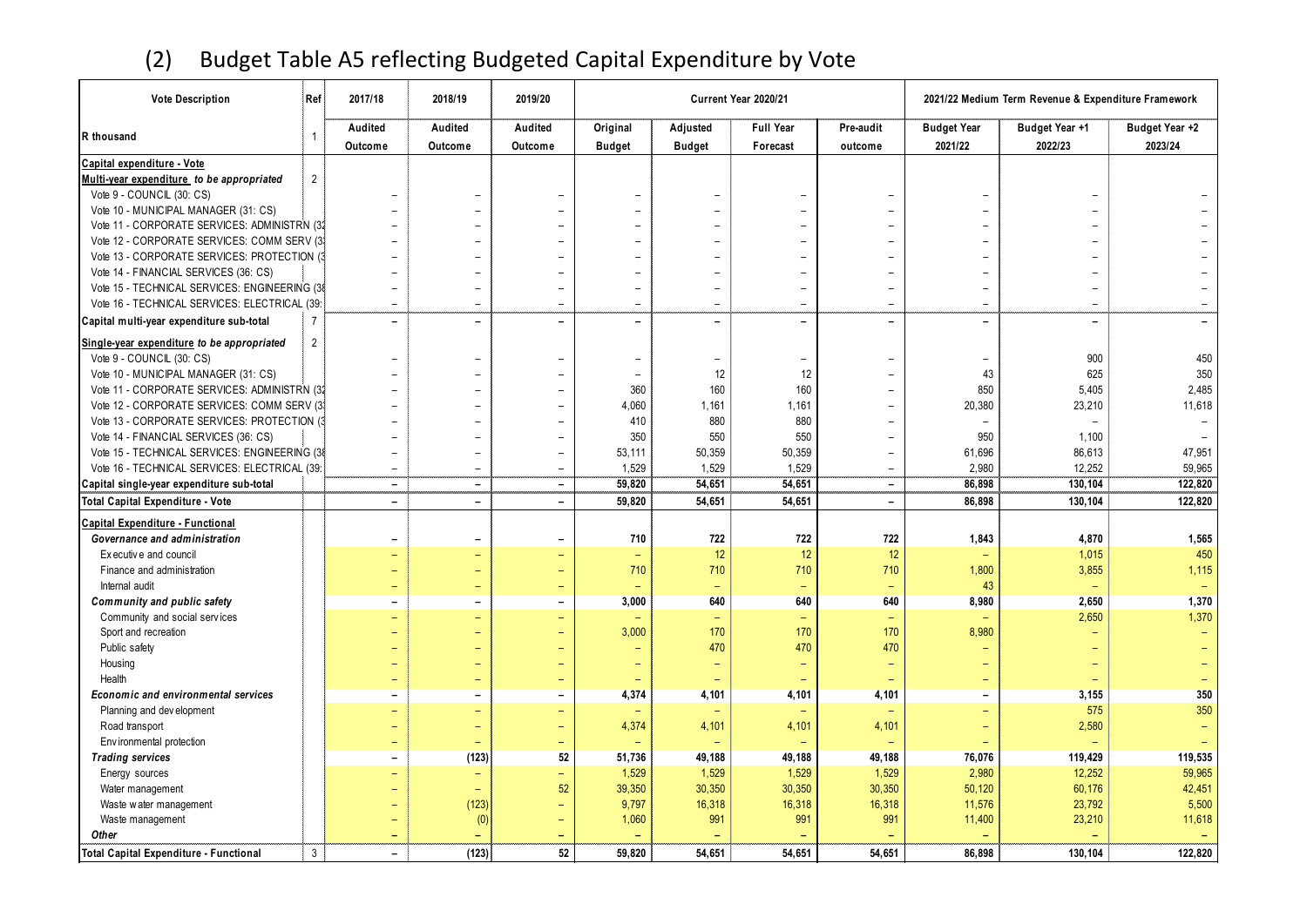| Funded by:                                        |                          |       |                          |                          |        |                          |                          |                          |                          |         |
|---------------------------------------------------|--------------------------|-------|--------------------------|--------------------------|--------|--------------------------|--------------------------|--------------------------|--------------------------|---------|
| National Government                               | -                        | (123) | 52                       | 53,470                   | 48,218 | 48,218                   | 48,218                   | 70,196                   | 80,599                   | 103,169 |
| Provincial Government                             | -                        | -     | $-$                      | $\overline{\phantom{0}}$ | -      | $\overline{\phantom{0}}$ | $-$                      | $\overline{\phantom{0}}$ | $\overline{\phantom{0}}$ |         |
| <b>District Municipality</b>                      | -                        | -     | $-$                      | $\qquad \qquad -$        | $-$    | -                        | $-$                      | -                        | -                        |         |
|                                                   |                          |       |                          |                          |        |                          |                          |                          |                          |         |
| Transfers and subsidies - capital (monetary       |                          |       |                          |                          |        |                          |                          |                          |                          |         |
| allocations) (National / Provincial Departmental) |                          |       |                          |                          |        |                          |                          |                          |                          |         |
| Agencies, Households, Non-profit Institutions,    |                          |       |                          |                          |        |                          |                          |                          |                          |         |
| Private Enterprises, Public Corporatons,          |                          |       |                          |                          |        |                          |                          |                          |                          |         |
| Higher Educational Institutions)                  | -                        | -     | $\overline{\phantom{0}}$ | $\overline{\phantom{0}}$ | -      | $\overline{\phantom{0}}$ | $\overline{\phantom{0}}$ | $\qquad \qquad$          | $\overline{\phantom{0}}$ |         |
| Transfers recognised - capital                    | $\overline{\phantom{0}}$ | (123) | 52                       | 53,470                   | 48,218 | 48,218                   | 48,218                   | 70,196                   | 80,599                   | 103,169 |
| <b>Borrowing</b>                                  | -                        | -     | $-$                      | $\qquad \qquad -$        | $-$    | $\overline{\phantom{0}}$ | $\overline{\phantom{0}}$ | 14,860                   | 400                      | 850     |
| Internally generated funds                        | $-$                      | ۰.    | $\overline{\phantom{0}}$ | 6,350                    | 5,901  | 5,901                    | 5,901                    | 1,843                    | 49,106                   | 18,801  |
| <b>Total Capital Funding</b>                      | $\overline{\phantom{a}}$ | (123) | 52                       | 59,820                   | 54,119 | 54,119                   | 54,119                   | 86,898                   | 130,104                  | 122,820 |

*References*

*1. Municipalities may choose to appropriate for capital expenditure for three years or for one year (if one year appropriation projected expenditure required for yr2 and yr3).*

*2. Include capital component of PPP unitary payment. Note that capital transfers are only appropriated to municipalities for the budget year*

*3. Capital expenditure by functional classification must reconcile to the appropriations by vote*

*4. Must reconcile to supporting table SA20 and to Budgeted Financial Performance (revenue and expenditure)*

*6. Include finance leases and PPP capital funding component of unitary payment - total borrowing/repayments to reconcile to changes in Table SA17*

*7. Total Capital Funding must balance with Total Capital Expenditure*

*8. Include any capitalised interest (MFMA section 46) as part of relevant capital budget*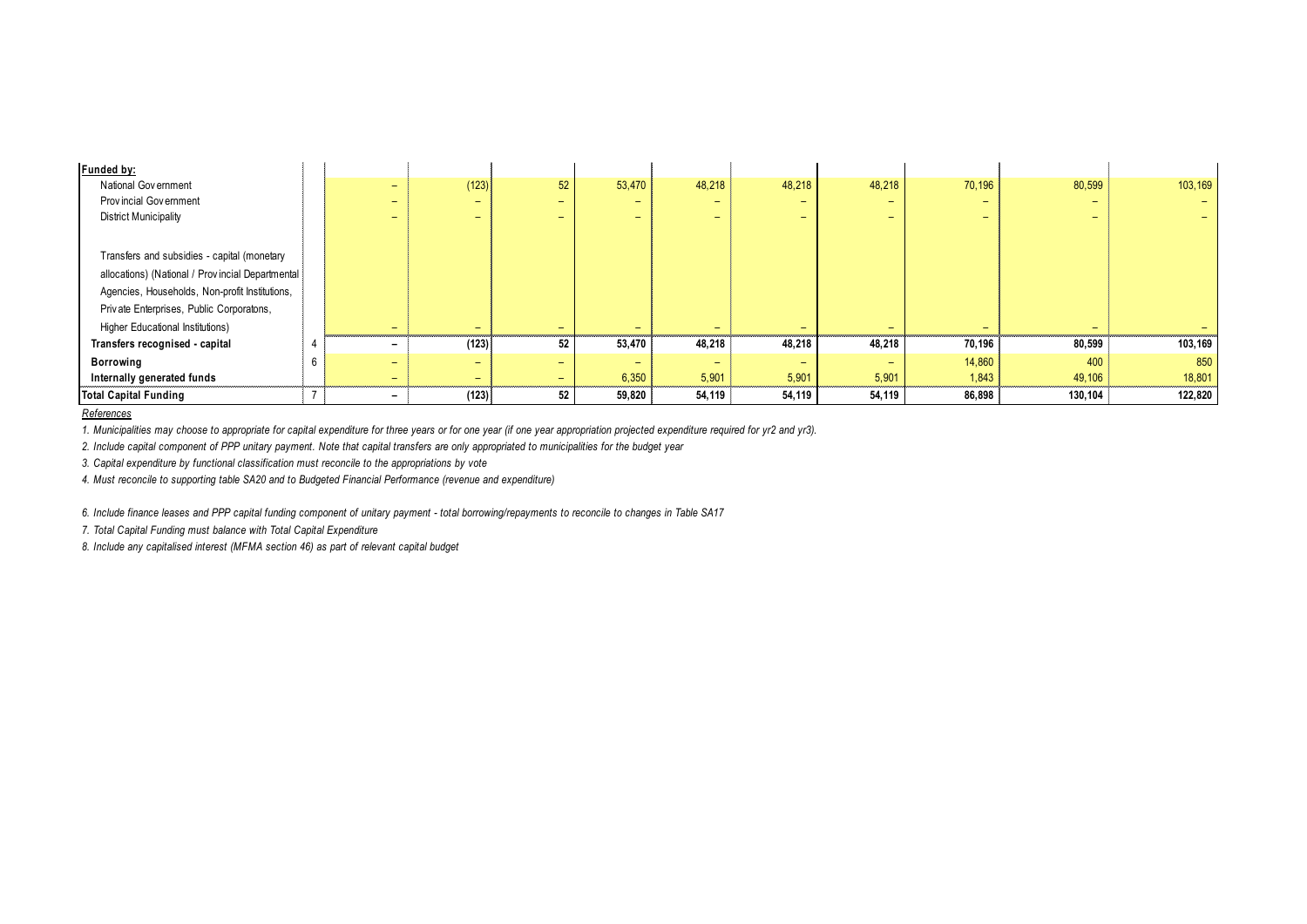# (3) Budget Table A6 reflecting our Financial Position

| Description                              | Ref            | 2017/18                  | 2018/19                       | 2019/20                  |                           |                           | Current Year 2020/21         |                          |                               | 2021/22 Medium Term Revenue & Expenditure Framework |                           |
|------------------------------------------|----------------|--------------------------|-------------------------------|--------------------------|---------------------------|---------------------------|------------------------------|--------------------------|-------------------------------|-----------------------------------------------------|---------------------------|
| R thousand                               |                | Audited<br>Outcome       | Audited<br>Outcome            | Audited<br>Outcome       | Original<br><b>Budget</b> | Adjusted<br><b>Budget</b> | <b>Full Year</b><br>Forecast | Pre-audit<br>outcome     | <b>Budget Year</b><br>2021/22 | Budget Year +1<br>2022/23                           | Budget Year +2<br>2023/24 |
| <b>ASSETS</b>                            |                |                          |                               |                          |                           |                           |                              |                          |                               |                                                     |                           |
| <b>Current assets</b>                    |                |                          |                               |                          |                           |                           |                              |                          |                               |                                                     |                           |
| Cash                                     |                |                          | (276)                         | 1,235                    | 462,288                   | 663,007                   | 663,007                      | 663,007                  | 71,468                        | 1,453                                               | (20, 996)                 |
| Call investment deposits                 | $\mathbf{1}$   | $\qquad \qquad -$        | 23,113                        | 1,025                    | 1,000                     | 1,000                     | 1,000                        | 1,000                    | 2,057                         | 2,057                                               | 2,057                     |
| Consumer debtors                         | $\overline{1}$ | $\overline{\phantom{a}}$ | 71,581                        | 146,969                  | 61,244                    | 61,244                    | $\overline{\phantom{a}}$     | $\overline{\phantom{a}}$ | 22,568                        | 23,618                                              | 24,762                    |
| Other debtors                            |                | $\qquad \qquad -$        | 7,703                         | (97, 302)                | 7,200                     | 7,200                     | 7,200                        | 7,200                    | 4,936                         | 4,936                                               | 4,936                     |
| Current portion of long-term receivables |                | $\overline{\phantom{0}}$ | (12, 924)                     | ÷                        |                           | $\overline{\phantom{0}}$  |                              | $\overline{\phantom{0}}$ |                               |                                                     |                           |
| Inventory                                | $\overline{2}$ | $\overline{\phantom{a}}$ | 1,721                         | 9,774                    | 6,300                     | 6,300                     | 6,300                        | 6,300                    | 4,200                         | 4,200                                               | 4,200                     |
| <b>Total current assets</b>              |                | $\overline{\phantom{a}}$ | 90,918                        | 61,701                   | 538,032                   | 738,752                   | 677,507                      | 677,507                  | 105,229                       | 36,263                                              | 14,959                    |
| <b>Non current assets</b>                |                |                          |                               |                          |                           |                           |                              |                          |                               |                                                     |                           |
| Long-term receivables                    |                |                          | 67,783                        | 67,959,210.00            |                           | $\overline{\phantom{0}}$  | ۳                            |                          |                               |                                                     |                           |
| Investments                              |                | $\qquad \qquad -$        | $\overline{\phantom{0}}$      | $\overline{4}$           | $\qquad \qquad -$         | $\overline{\phantom{0}}$  | $\overline{\phantom{0}}$     | $\overline{\phantom{0}}$ |                               |                                                     |                           |
| Investment property                      |                |                          | 143                           | (192)                    |                           | $\overline{\phantom{0}}$  | $\overline{\phantom{0}}$     | ۳                        | 69,035                        | 69,035                                              | 69,035                    |
| Investment in Associate                  |                | $\overline{\phantom{m}}$ |                               |                          | $\equiv$                  | $\equiv$                  | $\qquad \qquad -$            | $\equiv$                 |                               |                                                     |                           |
| Property, plant and equipment            | 3              | $\equiv$                 | 1,083,261                     | 1,080,174                | 1,195,982                 | 1,180,842                 | $\overline{\phantom{a}}$     | $\overline{\phantom{a}}$ | 1,153,815                     | 1,197,021                                           | 1,189,736                 |
| Biological                               |                | $\equiv$                 | $\overline{\phantom{0}}$      | $\overline{\phantom{0}}$ |                           | $\equiv$                  | ÷                            | ÷                        | $\qquad \qquad -$             |                                                     |                           |
| Intangible                               |                | $\overline{\phantom{0}}$ | 88                            | 88                       |                           |                           | $\overline{\phantom{0}}$     |                          | 31                            | 31                                                  | 31                        |
| Other non-current assets                 |                | $\overline{\phantom{m}}$ | 11,266                        | 11,266                   |                           |                           | $\overline{\phantom{0}}$     | $\equiv$                 | 11,266                        | 11,266                                              | 11,266                    |
| Total non current assets                 |                | $\blacksquare$           | 1,162,542                     | 1,159,300                | 1,195,982                 | 1,180,842                 | $\overline{\phantom{0}}$     | $\overline{\phantom{a}}$ | 1,234,148                     | 1,277,353                                           | 1,270,069                 |
| <b>TOTAL ASSETS</b>                      |                | $\overline{\phantom{a}}$ | 1,253,460                     | 1,221,000                | 1,734,015                 | 1,919,594                 | 677,507                      | 677,507                  | 1,339,376                     | 1,313,617                                           | 1,285,027                 |
| LIABILITIES                              |                |                          |                               |                          |                           |                           |                              |                          |                               |                                                     |                           |
| <b>Current liabilities</b>               |                |                          |                               |                          |                           |                           |                              |                          |                               |                                                     |                           |
| Bank ov erdraft                          | $\mathbf{1}$   | $\qquad \qquad -$        | $\overline{\phantom{0}}$      | $\overline{\phantom{0}}$ |                           | $\overline{\phantom{0}}$  | $\overline{\phantom{0}}$     | $\equiv$                 | $\overline{\phantom{0}}$      | $\qquad \qquad -$                                   |                           |
| Borrow ing                               | $\overline{4}$ | $\overline{\phantom{a}}$ | 20,000                        | (21, 412)                | (4, 214)                  | (4, 214)                  |                              | $\overline{\phantom{a}}$ |                               |                                                     |                           |
| Consumer deposits                        |                | $\equiv$                 | 3,315                         | 4,633                    | 3,317                     | 3,317                     | 3,317                        | 3,317                    | 3,455                         | 3,455                                               | 3,455                     |
| Trade and other pay ables                | $\overline{4}$ | $\overline{\phantom{a}}$ | 212,438                       | 287,395                  | 140,316                   | 140,316                   |                              | $\equiv$                 | 178,285                       | 180,055                                             | 180,012                   |
| Prov isions                              |                | $\qquad \qquad -$        | 38,073                        | 15,879                   | 7,031                     | 7,031                     | 7,031                        | 7,031                    | 19,504                        | 19,504                                              | 19,504                    |
| Total current liabilities                |                | $\overline{\phantom{0}}$ | 273,826                       | 286,495                  | 146,450                   | 146,450                   | 10,348                       | 10,348                   | 201,244                       | 203,014                                             | 202,971                   |
|                                          |                |                          |                               |                          |                           |                           |                              |                          |                               |                                                     |                           |
| Non current liabilities                  |                |                          |                               |                          |                           |                           |                              |                          |                               |                                                     |                           |
| Borrow ing                               |                | $\overline{\phantom{0}}$ | $\overline{\phantom{m}}$      | (6, 579)                 | 10,000                    | 10,000                    |                              |                          | 11,755                        | 11,755                                              | 11,755                    |
| Prov isions                              |                | $\overline{\phantom{a}}$ | 52,534<br>$\overline{52,534}$ | 69,022                   | 35,003                    | 35,003                    | $\overline{\phantom{a}}$     | $\overline{\phantom{a}}$ | 64,999                        | 64,999                                              | 64,999<br>76,754          |
| Total non current liabilities            |                | $\overline{\phantom{a}}$ |                               | 62,443                   | 45,003                    | 45,003                    | $\overline{\phantom{a}}$     | $\overline{\phantom{a}}$ | 76,754<br>277,998             | 76,754                                              | 279,725                   |
| <b>TOTAL LIABILITIES</b>                 |                | $\overline{\phantom{a}}$ | 326,361                       | 348,938                  | 191,453                   | 191,453                   | 10,348                       | 10,348                   |                               | 279,768                                             |                           |
| <b>NET ASSETS</b>                        | 5              | $\overline{\phantom{a}}$ | 927,100                       | 872,062                  | 1,542,562                 | 1,728,141                 | 667,159                      | 667,159                  | 1,061,378                     | 1,033,849                                           | 1,005,303                 |
| <b>COMMUNITY WEALTH/EQUITY</b>           |                |                          |                               |                          |                           |                           |                              |                          |                               |                                                     |                           |
| Accumulated Surplus/(Deficit)            |                |                          | 913,625                       | 851,883                  | 1,542,562                 | 1,728,141                 | 162,793                      | 162,793                  | 1,058,845                     | 1,031,316                                           | 1,002,770                 |
| <b>Reserves</b>                          | $\overline{4}$ | $\overline{\phantom{m}}$ | 13,042                        | 13,042                   | $\overline{\phantom{a}}$  |                           |                              | $\overline{\phantom{a}}$ | 2,533                         | 2,533                                               | 2,533                     |
| TOTAL COMMUNITY WEALTH/EQUITY            | 5              |                          | 926.667                       | 864,925                  | 1,542,562                 | 1,728,141                 | 162,793                      | 162,793                  | 1,061,378                     | 1,033,849                                           | 1,005,303                 |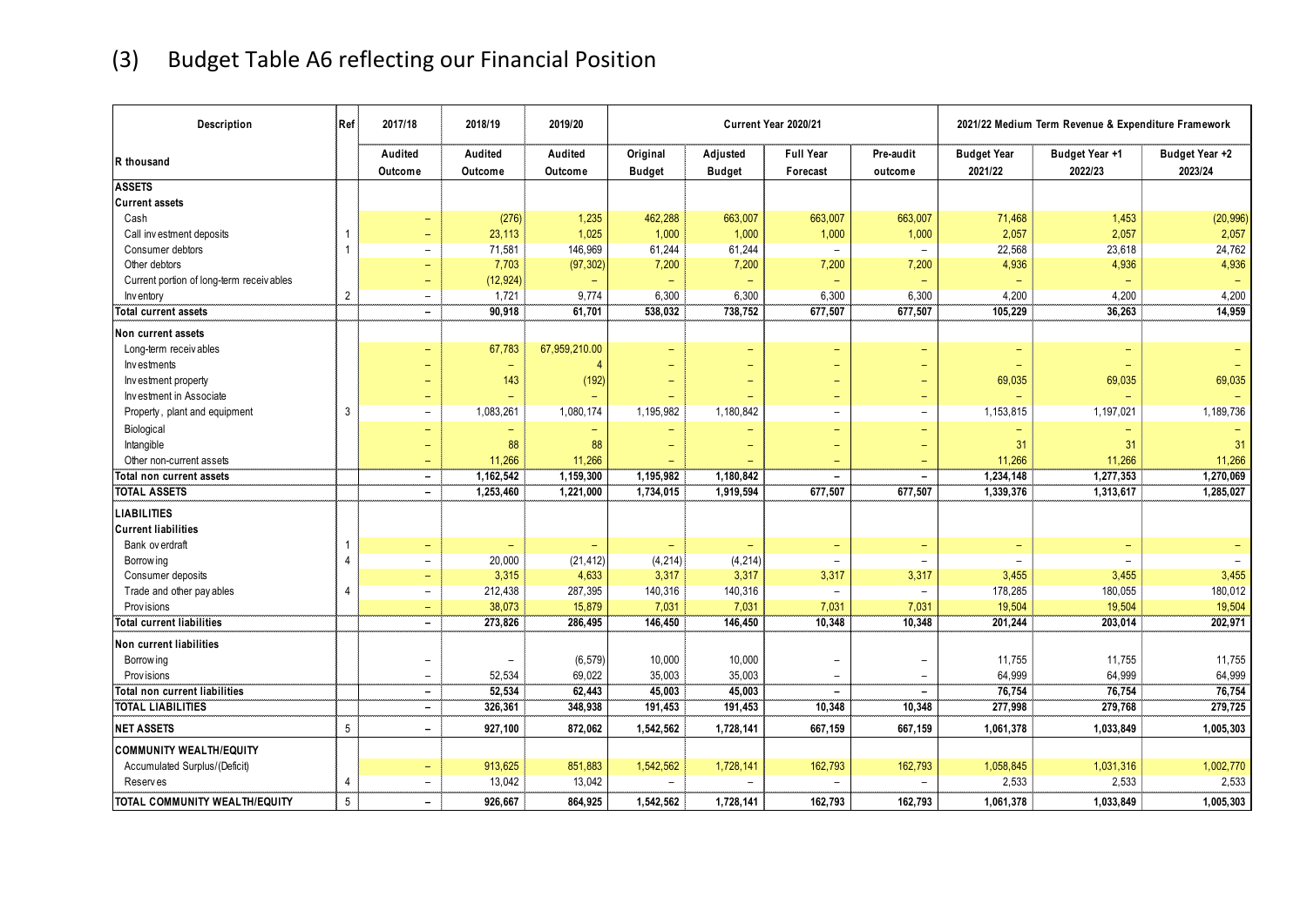## (4) Budget Table A7 reflecting Budgeted Cashflow

| Description                                                                                 | Ref            | 2017/18                  | 2018/19                  | 2019/20                  |                           |                           | Current Year 2020/21         |                          | 2021/22 Medium Term Revenue & Expenditure Framework |                           |                           |  |  |  |
|---------------------------------------------------------------------------------------------|----------------|--------------------------|--------------------------|--------------------------|---------------------------|---------------------------|------------------------------|--------------------------|-----------------------------------------------------|---------------------------|---------------------------|--|--|--|
| R thousand                                                                                  |                | Audited<br>Outcome       | Audited<br>Outcome       | Audited<br>Outcome       | Original<br><b>Budget</b> | Adjusted<br><b>Budget</b> | <b>Full Year</b><br>Forecast | Pre-audit<br>outcome     | <b>Budget Year</b><br>2021/22                       | Budget Year +1<br>2022/23 | Budget Year +2<br>2023/24 |  |  |  |
| <b>CASH FLOW FROM OPERATING ACTIVITIES</b>                                                  |                |                          |                          |                          |                           |                           |                              |                          |                                                     |                           |                           |  |  |  |
| <b>Receipts</b>                                                                             |                |                          |                          |                          |                           |                           |                              |                          |                                                     |                           |                           |  |  |  |
| Property rates                                                                              |                |                          | (272)                    | (0)                      | 49,819                    | 49,819                    | $\overline{\phantom{0}}$     | $\equiv$                 | 47,776                                              | 49,783                    | 51,974                    |  |  |  |
| Service charges                                                                             |                |                          | (5, 759)                 | (7,888)                  | 241,294                   | 241,294                   |                              | $\equiv$                 | 254,115                                             | 271,690                   | 290,841                   |  |  |  |
| Other revenue                                                                               |                |                          | 155                      | (57)                     | 6,423                     | 207,142                   |                              | ÷                        | 97,185                                              | 36,568                    | 25,384                    |  |  |  |
| Transfers and Subsidies - Operational                                                       | -1             | $\overline{\phantom{0}}$ | (1, 278)                 | (34)                     | 108,034                   | 108,034                   | $\overline{\phantom{0}}$     | $\equiv$                 | 112,741                                             | 114,898                   | 115,368                   |  |  |  |
| Transfers and Subsidies - Capital                                                           |                |                          | $\qquad \qquad -$        | (551)                    | 47,495                    | 47,495                    | $\overline{\phantom{0}}$     | ÷                        | 71,564                                              | 90,949                    | 61,874                    |  |  |  |
| Interest                                                                                    |                | $\overline{\phantom{0}}$ | $\overline{\phantom{0}}$ |                          |                           | $\overline{\phantom{0}}$  | $\overline{\phantom{0}}$     | $\equiv$                 | 1,500                                               | 1,500                     | 1,500                     |  |  |  |
| Div idends                                                                                  |                | $\equiv$                 |                          | -                        | $\overline{\phantom{0}}$  | $\equiv$                  | $\overline{\phantom{a}}$     | $\equiv$                 |                                                     |                           | $\equiv$                  |  |  |  |
| Payments                                                                                    |                |                          |                          |                          |                           |                           |                              |                          |                                                     |                           |                           |  |  |  |
| Suppliers and employees                                                                     |                | $\overline{\phantom{0}}$ | (63, 182)                | (58, 435)                | 365,267                   | 365,267                   | $\overline{\phantom{0}}$     | $\equiv$                 | (419, 307)                                          | (427, 861)                | (439, 147)                |  |  |  |
| Finance charges                                                                             |                |                          |                          |                          | 4,214                     | 4,214                     | $\overline{\phantom{a}}$     | $\overline{\phantom{0}}$ | (8, 428)                                            | (8, 428)                  | (8, 428)                  |  |  |  |
| Transfers and Grants                                                                        |                | $\overline{\phantom{0}}$ |                          | (55)                     | 30                        | 30                        | $\overline{\phantom{0}}$     | $\equiv$                 | (30)                                                | (30)                      | (30)                      |  |  |  |
| <b>NET CASH FROM/(USED) OPERATING ACTIVITIES</b>                                            |                | $\blacksquare$           | (70, 336)                | (67, 020)                | 822,576                   | 1,023,295                 | $\sim$                       | $\blacksquare$           | 157,118                                             | 129,070                   | 99,336                    |  |  |  |
| <b>CASH FLOWS FROM INVESTING ACTIVITIES</b>                                                 |                |                          |                          |                          |                           |                           |                              |                          |                                                     |                           |                           |  |  |  |
| <b>Receipts</b>                                                                             |                |                          |                          |                          |                           |                           |                              |                          |                                                     |                           |                           |  |  |  |
| Proceeds on disposal of PPE                                                                 |                |                          | $\qquad \qquad -$        | $\overline{\phantom{a}}$ | $\overline{\phantom{0}}$  | $\qquad \qquad -$         | $\overline{\phantom{a}}$     | $\overline{\phantom{0}}$ |                                                     |                           |                           |  |  |  |
| Decrease (increase) in non-current receivables                                              |                |                          | $\qquad \qquad -$        | ۳                        | $\overline{\phantom{0}}$  | $\overline{\phantom{0}}$  |                              |                          |                                                     |                           |                           |  |  |  |
| Decrease (increase) in non-current investments                                              |                |                          | $\overline{\phantom{0}}$ | $\qquad \qquad -$        | $\overline{\phantom{m}}$  | $\overline{\phantom{0}}$  | $\overline{\phantom{0}}$     | $\equiv$                 | $\equiv$                                            | $\equiv$                  | $\overline{\phantom{a}}$  |  |  |  |
| Payments                                                                                    |                |                          |                          |                          |                           |                           |                              |                          |                                                     |                           |                           |  |  |  |
| Capital assets                                                                              |                | $\equiv$                 | $\equiv$                 | $\equiv$                 | (59, 820)                 | (59, 820)                 | $\equiv$                     | $\equiv$                 | (86, 898)                                           | (130, 104)                | (122, 820)                |  |  |  |
| NET CASH FROM/(USED) INVESTING ACTIVITIES                                                   |                | $\overline{\phantom{a}}$ | $\qquad \qquad -$        | $\overline{\phantom{a}}$ | (59, 820)                 | (59, 820)                 | $\overline{\phantom{a}}$     | $\overline{\phantom{a}}$ | (86, 898)                                           | (130, 104)                | (122, 820)                |  |  |  |
| CASH FLOWS FROM FINANCING ACTIVITIES                                                        |                |                          |                          |                          |                           |                           |                              |                          |                                                     |                           |                           |  |  |  |
| Receipts                                                                                    |                |                          |                          |                          |                           |                           |                              |                          |                                                     |                           |                           |  |  |  |
| Short term loans                                                                            |                |                          | ÷                        | $\overline{\phantom{0}}$ | $\overline{\phantom{0}}$  | ÷                         | $\overline{\phantom{0}}$     |                          |                                                     |                           |                           |  |  |  |
| Borrow ing long term/refinancing                                                            |                |                          | $\overline{\phantom{0}}$ | ۳                        | $\overline{\phantom{0}}$  | $\equiv$                  |                              | $\equiv$                 | $\overline{\phantom{0}}$                            |                           |                           |  |  |  |
| Increase (decrease) in consumer deposits                                                    |                |                          | $\overline{\phantom{0}}$ | $\overline{\phantom{0}}$ | $\overline{\phantom{0}}$  | $\overline{\phantom{0}}$  |                              |                          | 138                                                 |                           |                           |  |  |  |
| Payments                                                                                    |                |                          |                          |                          |                           |                           |                              |                          |                                                     |                           |                           |  |  |  |
| Repay ment of borrow ing                                                                    |                | $\equiv$                 | $\equiv$                 | $\overline{\phantom{0}}$ | $\equiv$                  | 4,214                     | $\overline{\phantom{0}}$     | $\equiv$                 |                                                     |                           |                           |  |  |  |
| <b>NET CASH FROM/(USED) FINANCING ACTIVITIES</b>                                            |                | $\overline{\phantom{0}}$ | $\overline{\phantom{0}}$ | $\overline{\phantom{a}}$ | $\overline{\phantom{0}}$  | 4,214                     | $\overline{\phantom{a}}$     | $\overline{\phantom{a}}$ | 138                                                 | $\overline{\phantom{a}}$  | $\overline{\phantom{0}}$  |  |  |  |
| NET INCREASE/ (DECREASE) IN CASH HELD                                                       |                | $\overline{\phantom{a}}$ | (70, 336)                | (67, 020)                | 762,756                   | 967,689                   | $\overline{\phantom{a}}$     | $\overline{\phantom{a}}$ | 70,358                                              | (1, 034)                  | (23, 483)                 |  |  |  |
| Cash/cash equivalents at the year begin:                                                    | $\overline{2}$ | $\overline{\phantom{m}}$ | (0)                      | (1)                      |                           |                           | $\overline{\phantom{a}}$     | $\overline{\phantom{a}}$ | 2,278                                               | 72,636                    | 71,602                    |  |  |  |
| Cash/cash equivalents at the year end:                                                      | $\overline{2}$ | $\overline{\phantom{a}}$ | (70, 336)                | (67, 021)                | 762,756                   | 967,689                   | $\overline{\phantom{0}}$     | $\overline{\phantom{a}}$ | 72,636                                              | 71,602                    | 48,118                    |  |  |  |
| References                                                                                  |                |                          |                          |                          |                           |                           |                              |                          |                                                     |                           |                           |  |  |  |
| 1. Local/District municipalities to include transfers from/to District/Local Municipalities |                |                          |                          |                          |                           |                           |                              |                          |                                                     |                           |                           |  |  |  |
| 2. Cash equivalents includes investments with maturities of 3 months or less                |                |                          |                          |                          |                           |                           |                              |                          |                                                     |                           |                           |  |  |  |
| 3. The MTREF is populated directly from SA30.                                               |                |                          |                          |                          |                           |                           |                              |                          |                                                     |                           |                           |  |  |  |
| Total receipts                                                                              |                |                          | (7, 154)                 | (8, 530)                 | 453,065                   | 653,784                   |                              |                          | 584,882                                             | 565,388                   | 546,941                   |  |  |  |
|                                                                                             |                |                          | (63, 182)                | (58, 490)                | 309,691                   | 309,691                   |                              |                          | (514, 662)                                          | (566, 422)                | (570, 424)                |  |  |  |
| Total pay ments                                                                             |                |                          |                          | (67, 020)                |                           | 963,475                   |                              | $\overline{\phantom{0}}$ | 70,220                                              |                           | (23, 483)                 |  |  |  |
|                                                                                             |                |                          | (70, 336)                |                          | 762,756                   |                           |                              |                          |                                                     | (1,034)                   |                           |  |  |  |
| Borrowings & investments & c.deposits                                                       |                |                          |                          | $\overline{\phantom{a}}$ |                           | $\overline{\phantom{0}}$  |                              |                          | 138                                                 |                           |                           |  |  |  |
| Repay ment of borrowing                                                                     |                |                          |                          | $\equiv$                 | $\equiv$                  | 4,214                     |                              |                          | $\overline{\phantom{a}}$                            |                           |                           |  |  |  |
|                                                                                             |                |                          | (70, 336)                | (67, 020)                | 762,756                   | 967,689                   |                              |                          | 70,358                                              | (1,034)                   | (23, 483)                 |  |  |  |
|                                                                                             |                |                          |                          | $\sim$                   | $\equiv$                  | ÷.                        |                              |                          | $\equiv$                                            |                           |                           |  |  |  |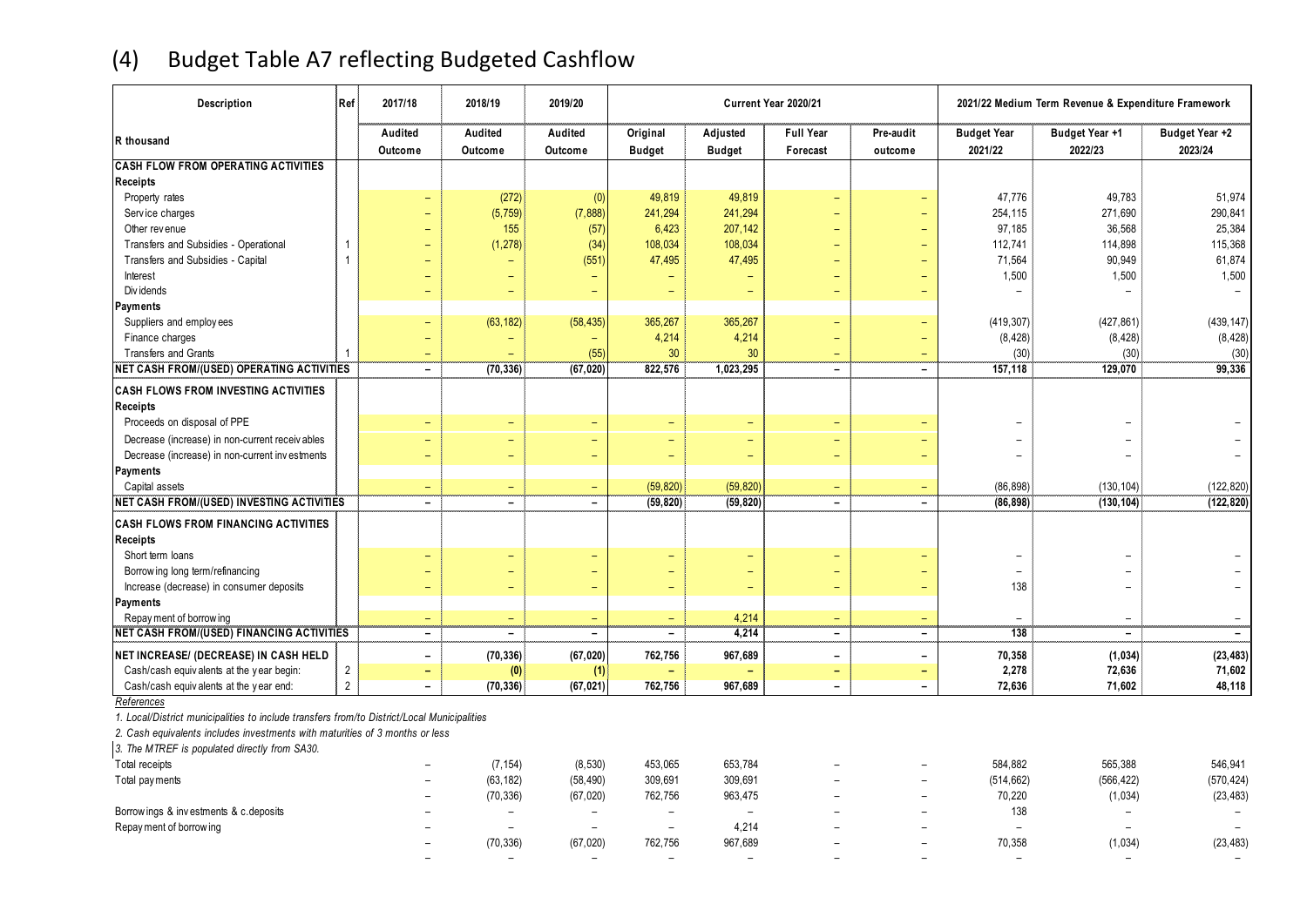## (5) Capital Budget Schedule reflecting IDP projects planned and funded for 2021/22 MTREF

| <b>IDP</b><br><b>REF</b> | <b>PROJECT NAME / DESCRIPTION</b>                      | WARD / INST.     | <b>AREA DESCRIPTION</b>                 | <b>BRANCH DESCRIPTION</b>                                   | 2021/22        | 2022/23                     | 2023/24                     | <b>SOURCE OF</b><br><b>FUNDING</b> |
|--------------------------|--------------------------------------------------------|------------------|-----------------------------------------|-------------------------------------------------------------|----------------|-----------------------------|-----------------------------|------------------------------------|
| 114                      | Ikwezi BWS & Graaff Reinet Emergency BWS Phase 3       | 10 & 11          | TECHNICAL SERVICES: EN WATER SERVICE    |                                                             | 15,000,000     | 30,000,000                  | 10,000,000                  | <b>RBIG</b>                        |
| 116                      | New Bulk Water Reticulation Steel Pipeline to Willowmo | 8, 9 & 13        | TECHNICAL SERVICES: EN WATER SERVICE    |                                                             | 4,500,000      | 3,977,600                   | 5,451,200                   | <b>MIG</b>                         |
| 116                      | <b>Graaff Reinet Emergency BWS Phase 2</b>             | $2 - 7 & 14$     | TECHNICAL SERVICES: EN WATER SERVICE    |                                                             | 12,000,000     | 15,939,000                  | 20,000,000                  | <b>WSIG</b>                        |
| 117                      | Graaf-Reinet Emergency Water Supply Scheme (WSS)       | $2 - 7 & 14$     | TECHNICAL SERVICES: EN WATER SERVICE    |                                                             | 16,000,000     | 7,000,000                   | 7,000,000                   | <b>RBIG</b>                        |
| 121                      | Security Fence at Grt WWTW                             | 3,4,5,6 & 7      | TECHNICAL SERVICES: EN SEWERAGE SERVICE |                                                             |                | 5,500,000                   | 5,500,000                   | Internal                           |
| 122                      | Upgrading of Graaff Reinet Sewer Pump Stations and Ret | $2 - 6 & 14$     | TECHNICAL SERVICES: EN SEWERAGE SERVICE |                                                             | 9,655,860      | 13,881,900                  |                             | MIG                                |
| 131                      | Steytlerville Solid Waste Site                         | 12,13            | <b>COMMUNITY SERVICES</b>               | <b>REFUSE REM WASTE MAN</b>                                 | 4,000,000      | 4,000,000                   | 5,717,450                   | MIG                                |
| 134                      | <b>Waste Disposal Containers</b>                       | All              |                                         | CORPORATE SERVICES: CIREFUSE REM WASTE MAN.                 | $\sim$         | 250,000                     | 250,000                     | Internal                           |
| 141                      | Upgrade Infrastructure                                 | All              |                                         | TECHNICAL SERVICES: ELEELECTRICITY DISTRIBUTION             | $\omega$       | 5,800,000                   |                             | 55,000,000 INEP - Eskom            |
| 141                      | <b>Monitor Meters</b>                                  | All              |                                         | TECHNICAL SERVICES: ELEELECTRICITY DISTRIBUTION             |                | 1,050,000                   | 1,070,000 Internal          |                                    |
| 143                      | <b>Highmast Lights</b>                                 | 3, 5, 9, 13 & 14 | TECHNICAL SERVICES: ELESTREET LIGHTING  |                                                             | $\sim$         | 1,500,000                   | 1,800,000                   | Internal                           |
| 145                      | Pole replacement                                       | All              |                                         | TECHNICAL SERVICES: ELEELECTRICITY DISTRIBUTION             | $\blacksquare$ | 1,400,000                   | 1,500,000                   | Internal                           |
| 147                      | <b>Transformers</b>                                    | All              |                                         | TECHNICAL SERVICES: ELEELECTRICITY DISTRIBUTION             | $\sim$         | 600,000                     | 400,000                     | Internal                           |
| 150                      | Protective                                             | All              |                                         | TECHNICAL SERVICES: ELEELECTRICITY DISTRIBUTION             |                | 180,000                     | 195,000 Internal            |                                    |
| 201                      | Upgrading of Collie Koeberg Sport Complex              | $3(2 - 7 & 14)$  | <b>COMMUNITY SERVICES</b>               | PARKS RECREATION GROU                                       | 8,979,940      | $\mathbb{R}^{\mathbb{Z}}$   | $\mathcal{L}_{\mathcal{A}}$ | MIG                                |
| 202                      | <b>Recreational Facilities</b>                         | All              | CORPORATE SERVICES: ADMINISTRN          |                                                             |                | 50,000                      | 20,000                      | Internal                           |
| 206                      | <b>Municipal Cemeteries</b>                            |                  |                                         | 14, 1&7, 8, 9, & CORPORATE SERVICES: CIREFUSE REM WASTE MAN | $\sim$         | 12,000,000                  | 2,500,000                   | Internal                           |
| 302                      | <b>Client Facilities</b>                               | All              | <b>CORPORATE SERVICES: ADMINISTRN</b>   |                                                             | $\omega$       | 100,000                     | 50,000                      | Internal                           |
| 302                      | <b>Client Facilities</b>                               | All              | CORPORATE SERVICES: ADMINISTRN          |                                                             | $\mathcal{L}$  | 200,000                     | 200,000                     | Internal                           |
| 303                      | Upgrade of Graaff Reinet municipal stores              | Institutional    | <b>FINANCIAL SERVICES</b>               | DIRECTOR : FINANCIAL SER                                    | $\mathbb{Z}^2$ | 1,000,000                   | $\mathbf{r}$                | Internal                           |
| 303                      | Stores, Garage & Carports                              | All              | CORPORATE SERVICES: ADMINISTRN          |                                                             |                | 200,000                     | 150,000                     | Internal                           |
| 304                      | Fences & Boundary Wall                                 | All              | CORPORATE SERVICES: ADMINISTRN          |                                                             | $\sim$         | 100,000                     | 100,000 Internal            |                                    |
| 304                      | Fences & Boundary Wall                                 | All              | CORPORATE SERVICES: ADMINISTRN          |                                                             | ÷,             | 500,000                     | 300,000                     | Internal                           |
| 310                      | Vehicle                                                | Institutional    | CORPORATE SERVICES: ADMINISTRN          |                                                             | $\sim$         | 600,000                     | 200,000                     | Internal                           |
| 312                      | Vehicle                                                | Institutional    | <b>FINANCIAL SERVICES</b>               | <b>DIRECTOR: FINANCIAL SER</b>                              | 800,000        |                             |                             | <b>FMG</b>                         |
| 312                      | Vehicle                                                | Institutional    | TECHNICAL SERVICES: EN WATER SERVICE    |                                                             | 2,560,000      | $\sim$                      | $\blacksquare$              | Loan                               |
| 312                      | Vehicle Bakkie                                         | Institutional    | <b>CORPORATE SERVICES: ADMINISTRN</b>   |                                                             |                | 900,000                     | 450,000                     | Internal                           |
| 312                      | Vehicle Bakkie                                         | Institutional    | <b>CORPORATE SERVICES</b>               | ADMINISTRATION                                              | 190,000        | $\sim$                      | $\overline{\phantom{a}}$    | Loan                               |
| 312                      | Vehicle                                                | Institutional    | <b>COMMUNITY SERVICES</b>               | <b>REFUSE REM WASTE MAN</b>                                 | 1,500,000      | $\mathbf{r}$                | $\sim$                      | Loan                               |
| 313                      | Vehicle                                                | Institutional    |                                         | TECHNICAL SERVICES: ELEELECTRICITY DISTRIBUTION             | 1,920,000      | $\blacksquare$              | $\overline{\phantom{a}}$    | Loan                               |
| 313                      | Vehicle                                                | Institutional    |                                         | TECHNICAL SERVICES: EN PUBLWORKS: STORMWATE                 | 1,920,000      | $\mathbf{r}$                | $\sim$                      | Loan                               |
| 315                      | Vehicle                                                | Institutional    |                                         | TECHNICAL SERVICES: ELEELECTRICITY DISTRIBUTION             | 760,000        | $\mathbf{r}$                | $\sim$                      | Loan                               |
| 315                      | Vehicle: Truck (specialised)                           | Institutional    | COMMUNITY SERVICES                      | REFUSE REM WASTE MAN                                        | 400,000        | 400,000                     | 850,000                     | Loan                               |
| 315                      | Vehicle: Truck (specialised)                           | Institutional    |                                         | CORPORATE SERVICES: COREFUSE REM WASTE MAN.                 |                | 1,580,000                   | 1,738,000                   | Internal                           |
| 315                      | Vehicle: Truck (specialised)                           | Institutional    | <b>COMMUNITY SERVICES</b>               | REFUSE REM WASTE MAN                                        | 1,600,000      | $\mathcal{L}_{\mathcal{A}}$ | $\sim$                      | Loan                               |
| 317                      | Vehicle                                                | Institutional    | <b>COMMUNITY SERVICES</b>               | <b>REFUSE REM WASTE MAN</b>                                 | 3,900,000      |                             |                             | Loan                               |
| 318                      | Vehicle                                                | Institutional    |                                         | CORPORATE SERVICES: COREFUSE REM WASTE MAN                  | $\sim$         | 3,200,000                   | $\sim$                      | Internal                           |
| 318                      | Vehicle                                                | Institutional    |                                         | CORPORATE SERVICES: CIREFUSE REM WASTE MAN                  | $\sim$         | 1,200,000                   | $\overline{\phantom{a}}$    | Internal                           |
| 319                      | Vehicle                                                | Institutional    |                                         | TECHNICAL SERVICES: ELEELECTRICITY DISTRIBUTION             | 300,000        | $\sim$                      | $\overline{\phantom{a}}$    | Loan                               |
| 319                      | Vehicle: Unpowered (Trailers, etc.)                    | Institutional    |                                         | CORPORATE SERVICES: CIREFUSE REM WASTE MAN                  |                | 180,000                     | 198,000                     | Internal                           |
|                          | <b>SUB-TOTAL SHEET 1</b>                               |                  |                                         |                                                             | 85,985,800     | 113,288,500                 | 120,639,650                 |                                    |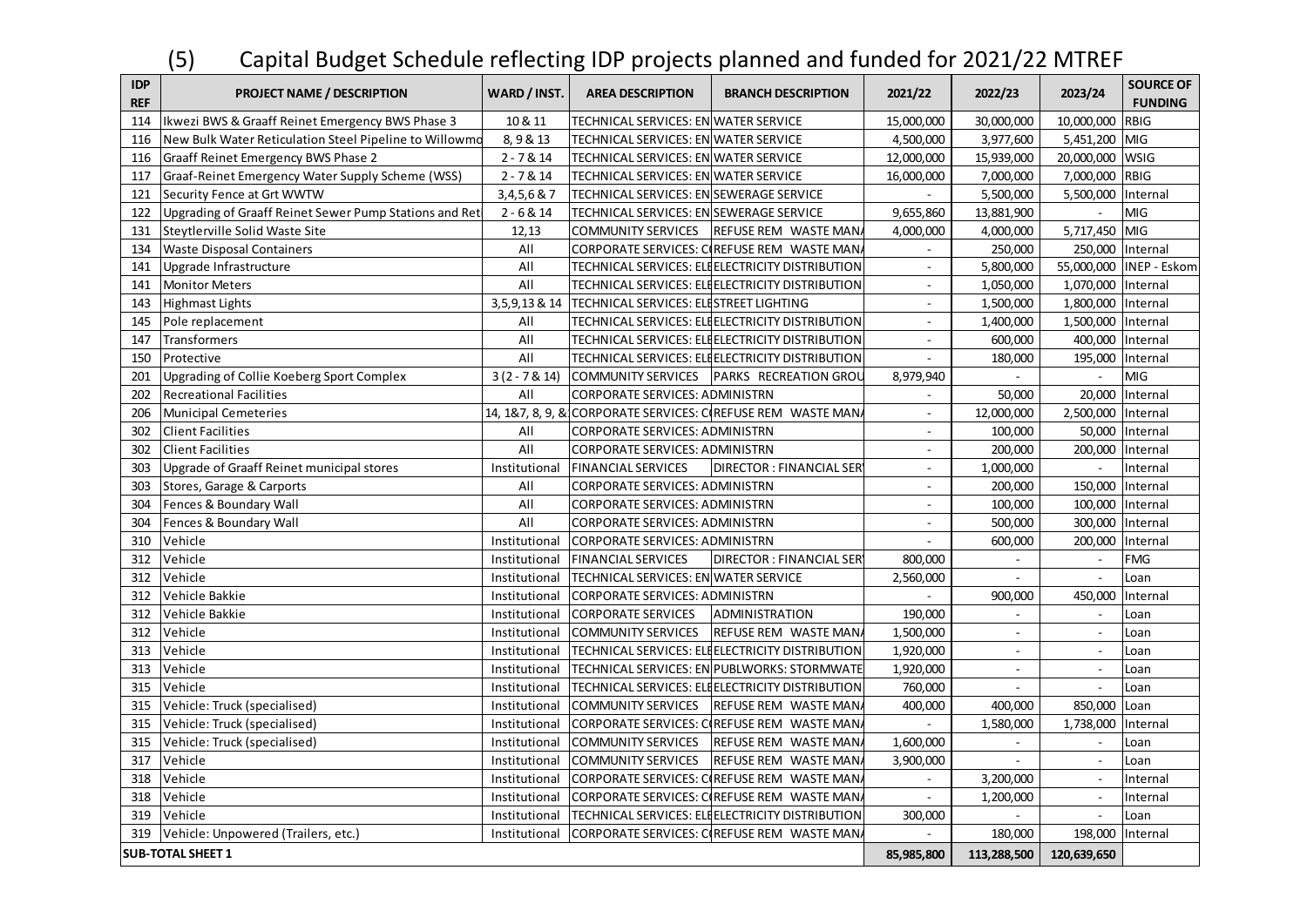| <b>IDP</b><br><b>REF</b> | <b>PROJECT NAME / DESCRIPTION</b>                 | WARD / INST.  | <b>AREA DESCRIPTION</b>               | <b>BRANCH DESCRIPTION</b>                       | 2021/22                  | 2022/23                  | 2023/24                  | <b>SOURCE OF</b><br><b>FUNDING</b> |
|--------------------------|---------------------------------------------------|---------------|---------------------------------------|-------------------------------------------------|--------------------------|--------------------------|--------------------------|------------------------------------|
| 321                      | Plant: Various small for operations & maintenance | Institutional |                                       | CORPORATE SERVICES: COREFUSE REM WASTE MAN      |                          | 100,000                  | 110,000                  | Internal                           |
| 330                      | Upgrade of Jansenville cashier office             | Institutional | <b>FINANCIAL SERVICES</b>             | DIRECTOR: FINANCIAL SER                         | 10,000                   |                          | $\overline{\phantom{a}}$ | <b>FMG</b>                         |
| 330                      | Upgrade of Graaff Reinet stores                   | Institutional | <b>FINANCIAL SERVICES</b>             | <b>DIRECTOR: FINANCIAL SER</b>                  |                          | 100,000                  |                          | Internal                           |
| 330                      | Office furniture                                  | Institutional | <b>FINANCIAL SERVICES</b>             | <b>DIRECTOR: FINANCIAL SER</b>                  | 20,000                   |                          | $\blacksquare$           | <b>FMG</b>                         |
| 330                      | Office furniture                                  | Institutional | <b>FINANCIAL SERVICES</b>             | <b>DIRECTOR: FINANCIAL SER</b>                  | 50,000                   | $\sim$                   | $\overline{a}$           | <b>FMG</b>                         |
| 330                      | Office equipment                                  | Institutional | MUNICIPAL MANAGER                     | <b>INTERNAL AUDITING</b>                        | 42,500                   | $\sim$                   | $\overline{\phantom{a}}$ | <b>FMG</b>                         |
| 330                      | Office Furniture                                  | Institutional | CORPORATE SERVICES: ADMINISTRN        |                                                 | $\overline{\phantom{a}}$ | 200,000                  | 50,000                   | Internal                           |
| 330                      | Office Furniture                                  | Institutional | CORPORATE SERVICES: ADMINISTRN        |                                                 | $\blacksquare$           | 80,000                   | 20,000                   | Internal                           |
| 330                      | Office Furniture                                  | Institutional | CORPORATE SERVICES: ADMINISTRN        |                                                 | $\blacksquare$           | 400,000                  | 100,000                  | Internal                           |
| 330                      | Office Furniture                                  | Institutional | CORPORATE SERVICES: ADMINISTRN        |                                                 | $\overline{\phantom{a}}$ | 250,000                  | 50,000                   | Internal                           |
| 330                      | Office Furniture                                  | Institutional | CORPORATE SERVICES: ADMINISTRN        |                                                 | $\overline{\phantom{a}}$ | 150,000                  | 30,000                   | Internal                           |
| 330                      | Office Furniture                                  | Institutional | CORPORATE SERVICES: ADMINISTRN        |                                                 | $\overline{\phantom{a}}$ | 80,000                   | 30,000                   | Internal                           |
| 330                      | <b>Office Furniture</b>                           | Institutional | <b>CORPORATE SERVICES: ADMINISTRN</b> |                                                 | $\blacksquare$           | 100,000                  | 50,000                   | Internal                           |
| 331                      | Upgrade of Jansenville cashier office             | Institutional | <b>FINANCIAL SERVICES</b>             | DIRECTOR : FINANCIAL SER                        | 45,000                   |                          |                          | <b>FMG</b>                         |
| 331                      | <b>Security Systems</b>                           | Institutional | CORPORATE SERVICES: ADMINISTRN        |                                                 | $\overline{\phantom{a}}$ | 200,000                  | 200,000                  | Internal                           |
| 332                      | <b>Cleaning Applicances</b>                       | Institutional | CORPORATE SERVICES: ADMINISTRN        |                                                 | $\overline{\phantom{a}}$ | 30,000                   | 50,000                   | Internal                           |
| 332                      | <b>Cleaning Applicances</b>                       | Institutional | CORPORATE SERVICES: ADMINISTRN        |                                                 | $\blacksquare$           | 30,000                   | 50,000                   | Internal                           |
| 333                      | <b>Hot Appliances</b>                             | Institutional | <b>CORPORATE SERVICES: ADMINISTRN</b> |                                                 | $\overline{\phantom{a}}$ | 10,000                   | 10,000                   | Internal                           |
| 333                      | <b>Hot Appliances</b>                             | Institutional | CORPORATE SERVICES: ADMINISTRN        |                                                 | $\blacksquare$           | 10,000                   | 10,000                   | Internal                           |
| 334                      | <b>Cold Appliances</b>                            | Institutional | CORPORATE SERVICES: ADMINISTRN        |                                                 | $\overline{\phantom{a}}$ | 50,000                   | 25,000                   | Internal                           |
| 334                      | <b>Cold Appliances</b>                            | Institutional | CORPORATE SERVICES: ADMINISTRN        |                                                 | $\sim$                   | 50,000                   | 25,000                   | Internal                           |
| 335                      | Airconditioner                                    | 2             |                                       | TECHNICAL SERVICES: ELEELECTRICITY DISTRIBUTION | $\overline{\phantom{a}}$ | 21,500                   |                          | Internal                           |
| 335                      | Committee room aircon                             | Institutional | MUNICIPAL MANAGER                     |                                                 | $\overline{\phantom{a}}$ | 20,150                   | $\frac{1}{2}$            | Internal                           |
| 335                      | Airconditioner                                    | Institutional | <b>CORPORATE SERVICES: ADMINISTRN</b> |                                                 | $\overline{\phantom{a}}$ | 700,000                  | 200,000                  | Internal                           |
| 335                      | Airconditioner                                    | Institutional | <b>CORPORATE SERVICES: ADMINISTRN</b> |                                                 | $\overline{\phantom{a}}$ | 100,000                  | 100,000                  | Internal                           |
| 335                      | Airconditioner                                    | Institutional | <b>CORPORATE SERVICES: ADMINISTRN</b> |                                                 | $\overline{\phantom{a}}$ | 200,000                  | 50,000                   | Internal                           |
| 335                      | <b>Air Conditioners</b>                           | Institutional |                                       | CORPORATE SERVICES: CREFUSE REM WASTE MAN       | $\overline{\phantom{a}}$ | 100,000                  | 200,000                  | Internal                           |
| 336                      | Utensils                                          | Institutional | CORPORATE SERVICES: ADMINISTRN        |                                                 | $\overline{\phantom{a}}$ | 100,000                  | 30,000                   | Internal                           |
| 336                      | Utensils                                          | Institutional | CORPORATE SERVICES: ADMINISTRN        |                                                 | $\blacksquare$           | 20,000                   | 10,000                   | Internal                           |
| 337                      | Drapes & Linen                                    | Institutional | CORPORATE SERVICES: ADMINISTRN        |                                                 | $\blacksquare$           | 100,000                  | 30,000                   | Internal                           |
| 337                      | <b>Table Cloths</b>                               | Institutional | CORPORATE SERVICES: ADMINISTRN        |                                                 | $\blacksquare$           | 100,000                  | 50,000                   | Internal                           |
| 338                      | Devices                                           | Institutional | CORPORATE SERVICES: ADMINISTRN        |                                                 | $\overline{\phantom{a}}$ | 15,000                   | 15,000                   | Internal                           |
| 338                      | <b>Devices</b>                                    | Institutional | <b>CORPORATE SERVICES: ADMINISTRN</b> |                                                 | $\sim$                   | 20,000                   | 20,000                   | Internal                           |
| 338                      | <b>Devices</b>                                    | Institutional | CORPORATE SERVICES: ADMINISTRN        |                                                 | $\blacksquare$           | 30,000                   | 30,000                   | Internal                           |
| 341                      | Tools & Equipment                                 | Institutional | <b>CORPORATE SERVICES: ADMINISTRN</b> |                                                 | $\blacksquare$           | 100,000                  | 50,000                   | Internal                           |
| 345                      | Upgrade of Jansenville cashier office             | Institutional | <b>FINANCIAL SERVICES</b>             | <b>DIRECTOR: FINANCIAL SER</b>                  | 5,000                    |                          | $\blacksquare$           | <b>FMG</b>                         |
|                          | 345 Office equipment                              | Institutional | <b>FINANCIAL SERVICES</b>             | DIRECTOR : FINANCIAL SER'                       | 20,000                   | $\sim$                   | $\overline{\phantom{a}}$ | <b>FMG</b>                         |
| 351                      | <b>Computers</b>                                  | Institutional | CORPORATE SERVICES: ADMINISTRN        |                                                 | $\blacksquare$           | 50,000                   | 50,000                   | Internal                           |
| 351                      | Computers                                         | Institutional | <b>CORPORATE SERVICES: ADMINISTRN</b> |                                                 | $\blacksquare$           | 15,000                   | 15,000                   | Internal                           |
| 352                      | Computers                                         | Institutional | FINANCIAL SERVICES                    | DIRECTOR : FINANCIAL SER                        | 50,000                   | $\overline{\phantom{a}}$ | $\blacksquare$           | <b>FMG</b>                         |
| 352                      | Computers                                         | Institutional | <b>FINANCIAL SERVICES</b>             | DIRECTOR : FINANCIAL SER                        | 200,000                  | $\blacksquare$           | $\blacksquare$           | <b>FMG</b>                         |
| 352                      | Computers                                         | Institutional | TECHNICAL SERVICES: EN WATER SERVICE  |                                                 | 60,000                   | $\blacksquare$           | $\overline{\phantom{a}}$ | MIG / PMU                          |
|                          | <b>SUB-TOTAL SHEET 2</b>                          |               |                                       |                                                 | 502,500                  | 3,531,650                | 1,660,000                |                                    |